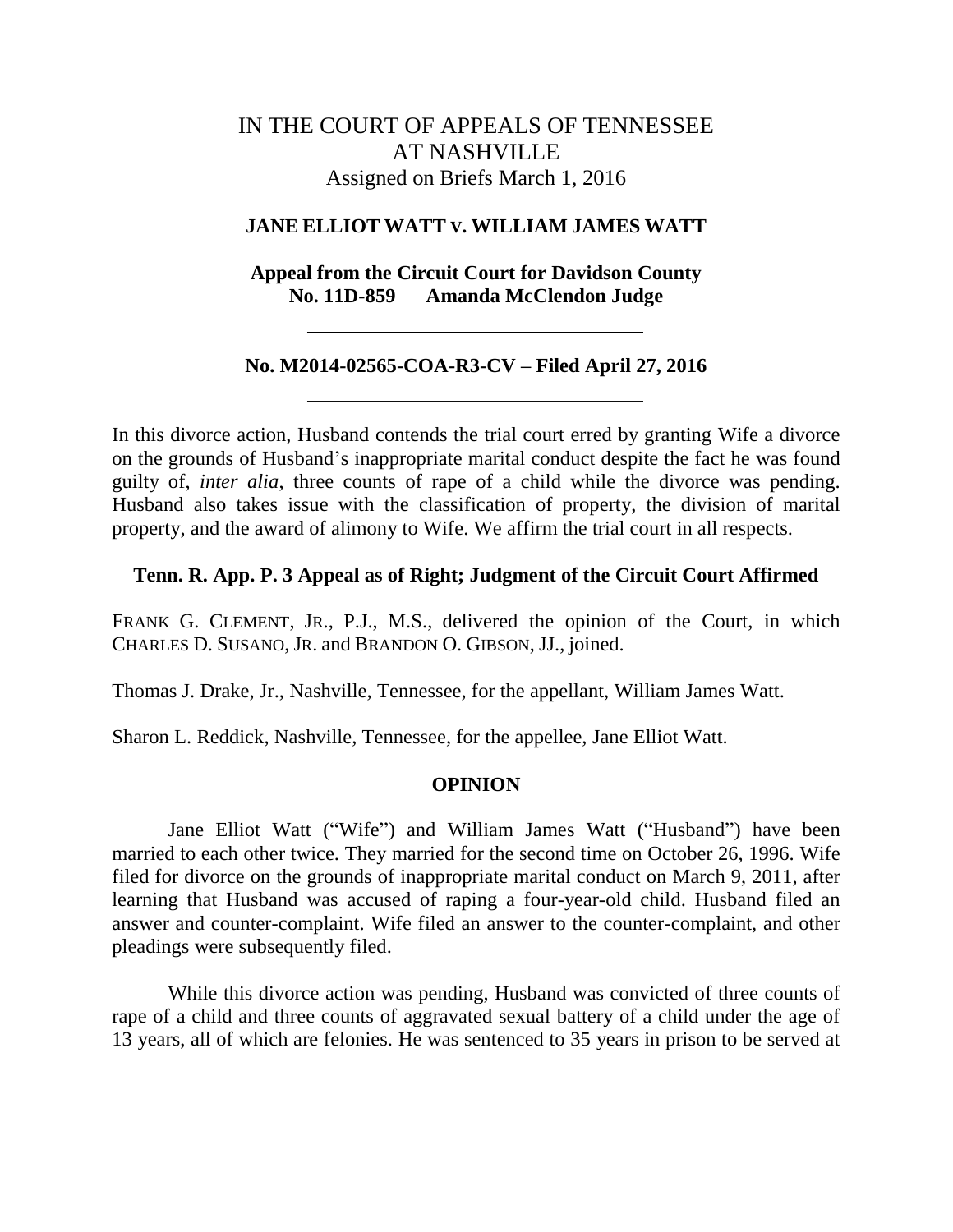100%. Because Husband was 74 years old at the time of trial, this prison sentence all but ensures that he will remain in prison for the rest of his life.<sup>1</sup>

The divorce trial occurred on January 24, 2014. Wife appeared in person and testified. Husband also testified at trial, but he did not appear in person. Instead, he testified via video conference from jail. The attorneys for both parties were present and participated at trial. Several other witnesses testified, and most of their testimony pertained to personal property that was at issue.

Wife testified that she was 69 years old and in poor health, that she worked parttime as a pianist for her church making \$370 a month, and that her only other source of income was from social security in the net amount of \$1,071. Wife owned two small accounts at U.S. Bank and some miscellaneous personal property. The parties jointly owned a Sebring convertible and the marital residence. It was undisputed that the net value of the marital residence was  $$26,815.^2$ 

Husband testified that he worked as a civilian contractor for the military until his retirement. He stated that he received a monthly annuity in the gross amount of \$2,132.00 from the Federal Employees Retirement System. In addition to the marital residence, Husband had a bank account as well as some furniture and tools. Although Husband"s friend, William Flum, testified that he was storing personal property that belonged to Husband, Husband asserted that Wife sold or gave away much of his personal property without his permission after he left the marital residence. He also asserted that she kept some of his property, erroneously claiming it was her own property.

The trial court announced its ruling from the bench on June 27, 2014, and the Final Decree of Divorce was entered on August 18, 2014. The court granted Wife a divorce based on Husband"s inappropriate marital conduct and dismissed Husband"s counter-complaint for divorce. The trial court's findings of fact that pertain to the ground for the divorce are as follows:

1. The Wife filed for divorce March 9, 2011, alleging inappropriate marital conduct. The parties had previously been married to one another and had remarried one another on October 26, 1996. The date of separation was

 $<sup>1</sup>$  At the time of trial, the Court of Criminal Appeals had issued an opinion affirming Husband's</sup> convictions, and Husband was in the process of appealing to the Tennessee Supreme Court. Before the trial court issued its final order of divorce in June 2014, the Supreme Court denied Husband"s application for permission to appeal. *See State v. Watt*, No. M2012-01487-CCA-R3-CD, 2014 WL 97291, (Tenn. Crim. App. Jan. 10, 2014), *perm. app. denied* (Tenn. May 15, 2014).

 $2$ . This value is undisputed because the net proceeds from the court-ordered sale of the marital residence was \$26,815.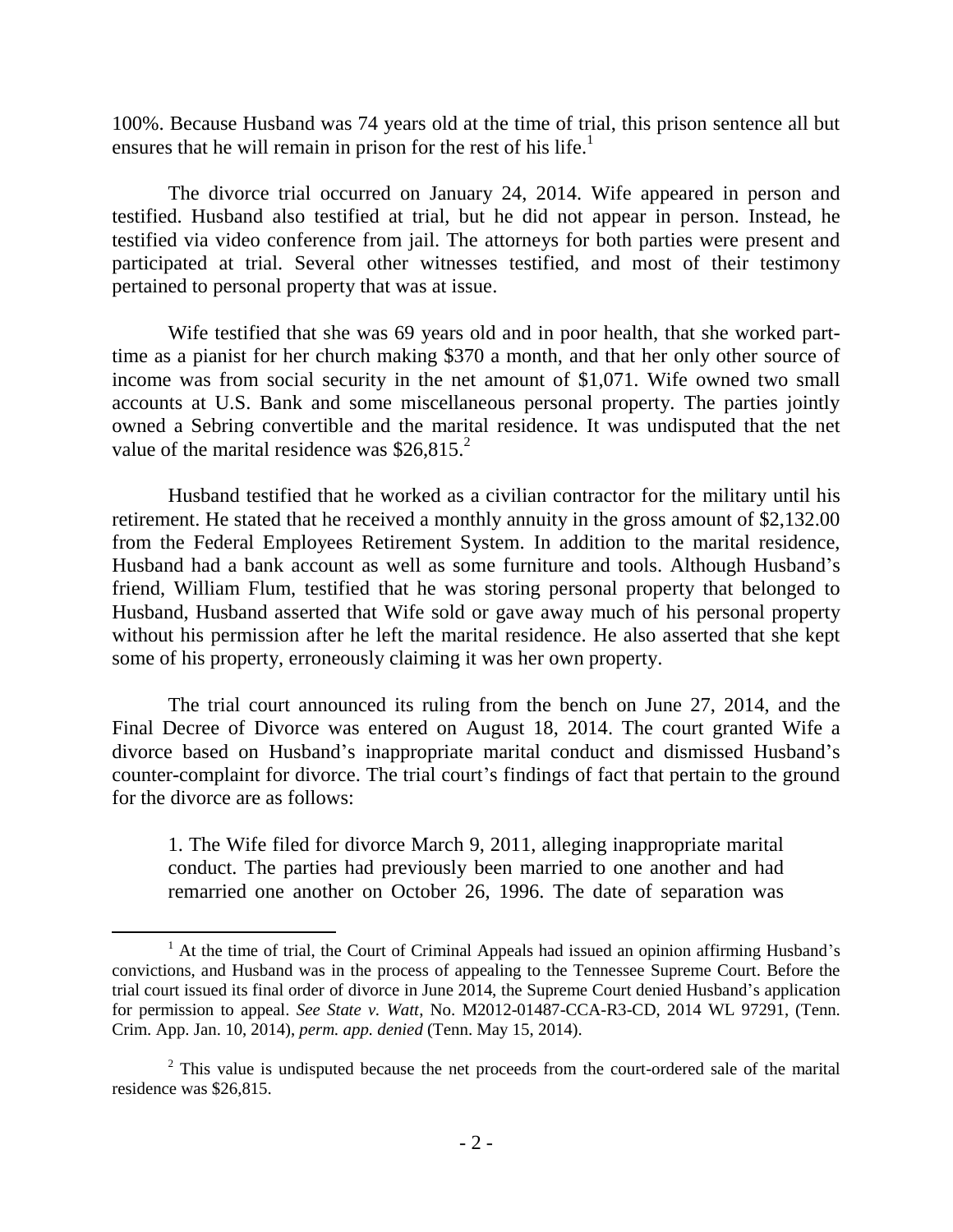September 30, 2010. On May 20th, 2011, husband answered the complaint and filed a counter-complaint alleging inappropriate marital conduct against that wife.

2. The Husband was arrested and convicted by a jury and sentenced as follows during the marriage:

Guilty of 3 counts of *Rape of a child, Class A felony* (Mandatory 25 year sentence for each count); Guilty of 3 counts of *Aggravated sexual battery, Class B felony, a child under the age of 13 years.* (10 years for each of the 3 counts)

This child was [under the age of thirteen]. Judge Dozier ruled that Counts 1 and 4 would be served consecutively thus ensuring that the husband would be in jail for 35 years and that is a sentence to be served at 100%.

3. Based upon those facts, the Court does find that the husband is guilty of inappropriate marital conduct and the wife is awarded the divorce upon those grounds.

The parties' property, which included the marital residence, one car, miscellaneous personal property, Husband"s retirement annuity, and bank accounts, was awarded as follows. Wife was awarded the funds in the bank accounts at U.S. Bank, which accounts were in her name. The Sebring convertible, which was titled in both names, was awarded to Wife. Wife was awarded all items of furniture in her possession, and Husband was awarded all items Mr. Flum was storing for his benefit. The trial court also awarded Husband"s bank account at First Tennessee Bank to Husband, which was used to pay Husband's attorney's fees. As for Husband's allegations that Wife sold or gave away much of his personal property, the trial court specifically found that Wife had not taken any of Husband's "tools or anything other than what she is entitled to."

With regard to the marital residence, the court awarded all of the net proceeds from the sale of the residence, the sum of \$26,815, to Wife because "Wife paid all of the mortgage payments and all the repairs from the date of separation forward with the exception of about \$3,000 that the husband paid." The record reflects that the amount paid by Wife during this period was approximately \$24,000, which the court found exceeded Wife's ability to pay because her monthly income, including social security benefits and income from her church, was only about \$1,400 per month, and she had no liquid assets.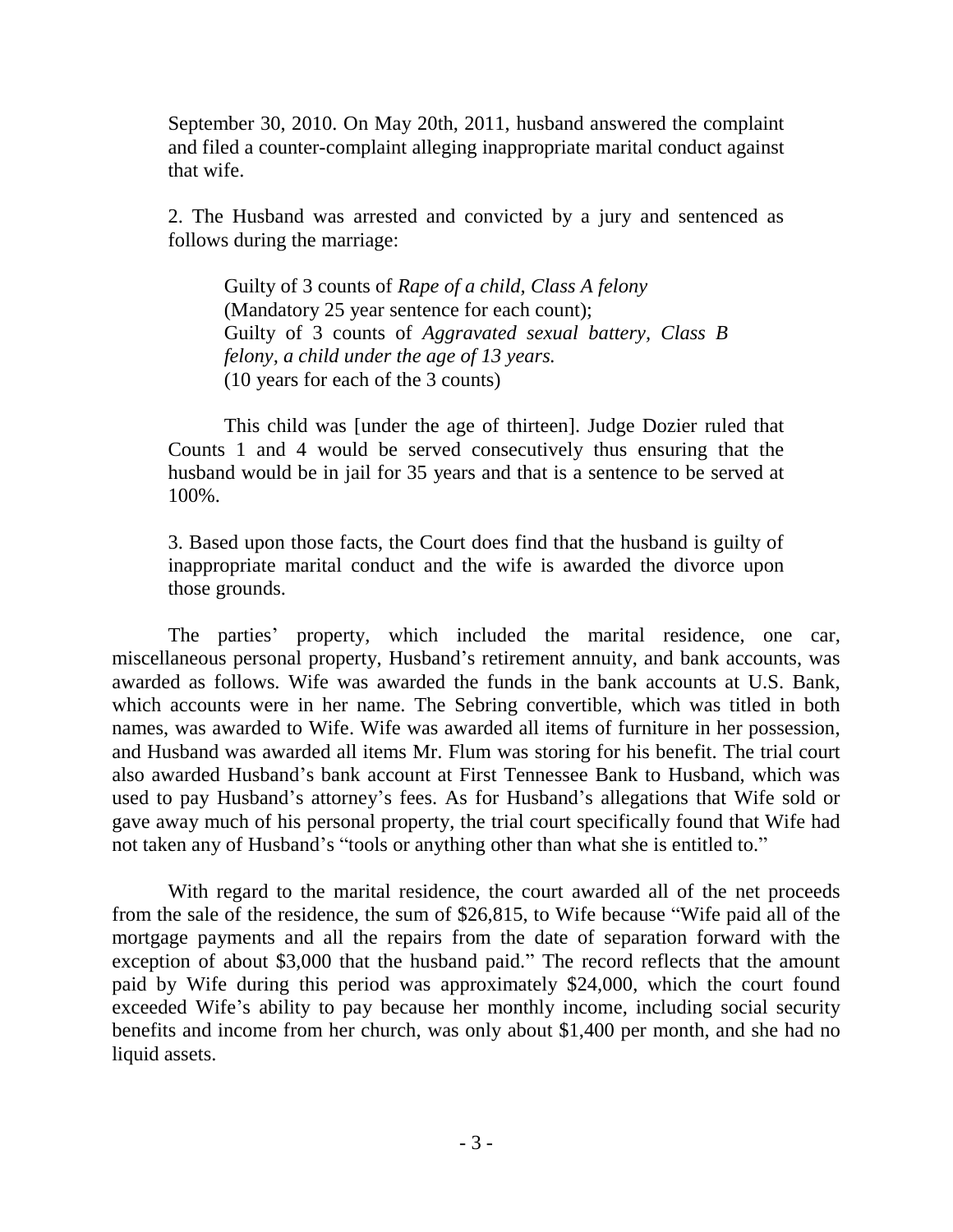Wife was awarded a small percentage of Husband's annuity. She was also awarded \$1,000 per month as alimony *in futuro*. The relevant portion of the trial court's order reads as follows:

12. The Husband was a civilian contractor for the military and receives an annuity from the Federal Employees Retirement System. . . . At present, the Husband"s gross monthly annuity is \$2,132.00 so the Wife is awarded \$405.08 monthly which shall be separately routed and paid to her monthly.

13. The Wife is retired and on limited income. The Husband is incarcerated probably for the remainder of his life and he is not going to need his annuity income. The Wife has suffered due to the Husband"s criminal actions and conduct in the marriage and therefore the Wife is awarded \$1,000.00 alimony *in futuro* to be paid monthly by Husband from his annuity until Wife's death or remarriage or Husband's death, whichever occurs first. . . .

After the final order was entered, Husband filed a motion to amend the amount of the annuity that was awarded to Wife, contending the court erroneously computed the time period during which Husband was working and earning retirement benefits while married to Wife.<sup>3</sup> The trial court acknowledged that a mathematical error had been made and amended the Final Decree of Divorce to provide that Wife is "awarded \$270.76 from the [Husband"s] monthly retirement annuity rather than \$405.08 as ordered in the Final Decree of Divorce."

Husband appeals contending the trial court erroneously granted Wife a divorce based on felony convictions that were rendered after the complaint for divorce was filed. He also contends the court erred in the division of marital property and by awarding Wife \$1,000 per month in alimony *in futuro*.

#### **ANALYSIS**

## I. GRANTING THE DIVORCE TO WIFE

Husband contends the trial court erroneously granted the Wife a divorce "based on a felony conviction that was rendered after the Wife filed for divorce." He also contends he provided sufficient testimony concerning Wife"s inappropriate marital conduct for the court to award the divorce to him.

 $3$  According to Husband, he was married to Wife for 25.4% of the time that he was working and earning retirement benefits. Consequently, Wife is entitled to half of 25.4% of Husband"s annuity. Half of 24.5% is 12.7%, and 12.7% of Husband"s \$2,132.00 monthly annuity equals \$270.76. Neither party has challenged this calculation on appeal.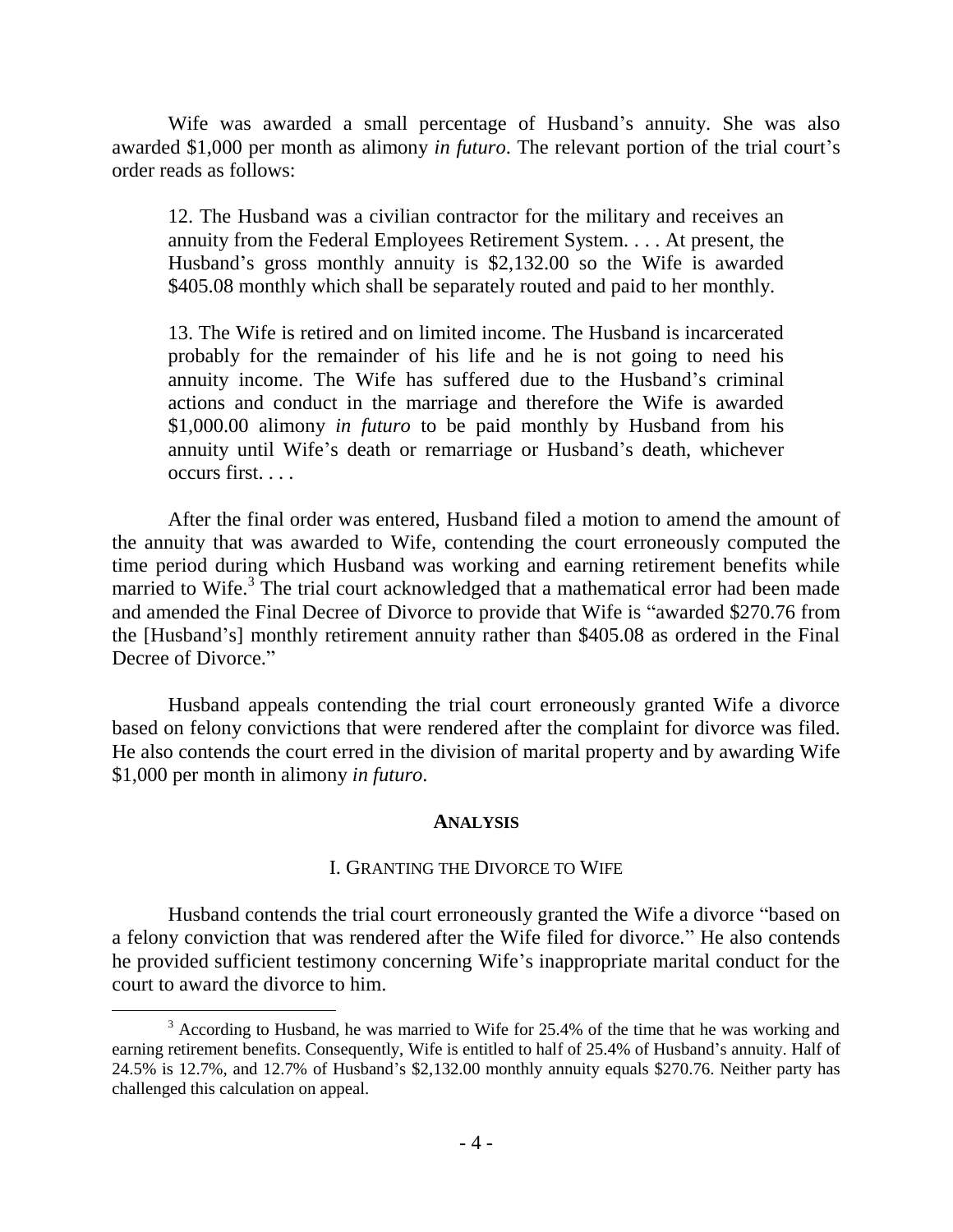Before addressing the substance of Husband's argument, we must address his failure to comply with the rules governing appeals to this court. Tennessee Rule of Appellate Procedure 27(a) states that the brief of the appellant shall contain an argument setting forth "the contentions of the appellant with respect to the issues presented . . . including the reasons why the contentions require appellate relief, *with citations to the authorities and appropriate references to the record* (which may be quoted verbatim) relied on . . ." (emphasis added). In addition, the Rules of the Court of Appeals require the appellant to set forth in his brief "[a] statement of each determinative fact relied upon with citation to the record where evidence of each such fact may be found." Tenn. Ct. App. R. 6(a)(4).

The entirety of Husband"s argument that the trial court erred in granting the divorce to Wife based on Husband"s inappropriate marital conduct and should have granted the divorce to him reads as follows:

The Trial Court erroneously granted the Wife a divorce based on a felony conviction that was rendered after the Wife filed for divorce, therefore, the felony conviction, occurring after the filing of the initial Complaint for divorce, could not be grounds. The Court should have granted a divorce to the Husband on the grounds of inappropriate marital conduct.

The Husband testified to his grounds for divorce, telling the Court about inappropriate marital conduct. (TP pg. 149 lls 7-24; pg. 163 lls 1-25, page 164, lls 1-24). 4

The only grounds of the wife [sic] was a post-filing conviction of felony.

As the above clearly reveals, Husband has failed to cite to a single authority that supports his argument; thus, he failed to comply with Tenn. R. App. P. 27(a)(7). Further, instead of including a statement of the facts concerning inappropriate marital conduct about which he testified, Husband has simply referred this court to a citation to the record. Therefore, he has not provided "a statement of [this] determinative fact relied upon" and has failed to comply with Tenn. Ct. App. R.  $6(a)(4)$ .<sup>5</sup>

<sup>&</sup>lt;sup>4</sup> The parenthetical appears in Husband's argument exactly as quoted here.

 $5$  Tenn. R. App. P. 27(a)(6) requires the appellant's brief to contain "[a] statement of the facts, setting forth the facts relevant to the issues presented for review with appropriate references to the record . . . . " Here, the testimony that Husband cites to support his argument about Wife's inappropriate marital conduct is not even cited – let alone "set forth" – in his "Statement of Facts" section. Instead, he has (continued…)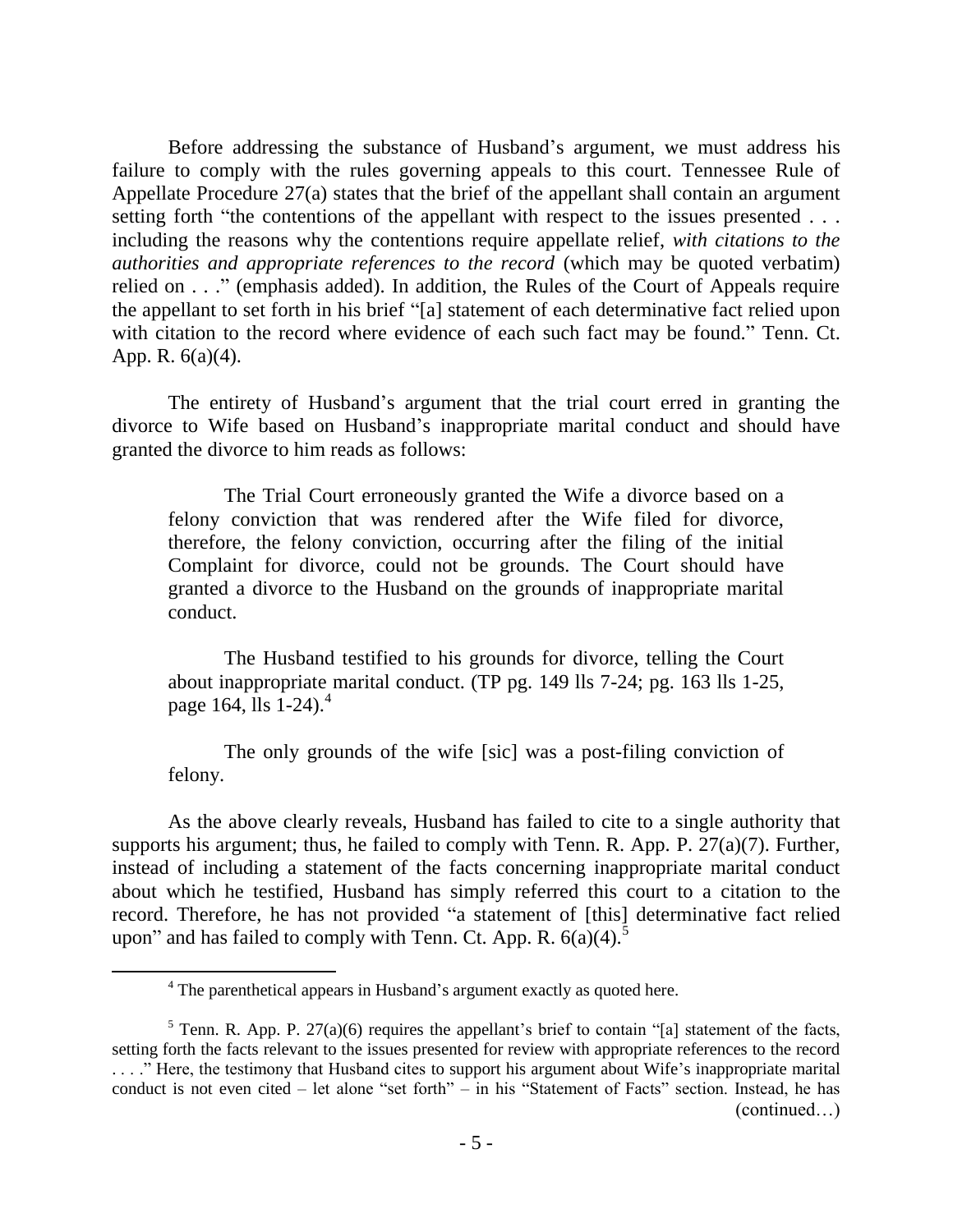Based on his failure to comply with these rules, Husband has essentially waived this issue on appeal. <sup>6</sup> However, even if Husband had preserved this issue, we find no merit in the substance of his arguments.

In this state, courts may declare parties divorced without awarding a divorce to either party or making a finding that one party was more at fault. *See* Tenn. Code Ann. § 36-4-129(b); *Varley v. Varley*, 934 S.W.2d 659, 665 (Tenn. Ct. App. 1996). However, courts are also empowered to grant a divorce to the party who was "less at fault" if any ground for divorce in Tenn. Code Ann. § 36-4-101 is proven. *See* Tenn. Code Ann. § 36-4-129(b).

Conviction of a felony is a ground for divorce, *see* Tenn. Code Ann.  $§$  36-4-101(a)(6), but courts may also grant a divorce based on a spouse's inappropriate marital conduct. Tenn. Code Ann. § 36-4-101(a)(11). Establishing inappropriate marital conduct does not require that one spouse be convicted of a crime. As we have explained, inappropriate marital conduct can be found when "[t]he husband or the wife is guilty of such cruel and inhuman treatment or conduct towards the spouse as renders cohabitation unsafe and improper. . . ." *Chaffin v. Ellis*, 211 S.W.3d 264, 289 (Tenn. Ct. App. 2006) (quoting Tenn. Code Ann. § 36-4-101(11) (2001)); *see Eldridge v. Eldridge*, 137 S.W.3d 1, 23-24 (Tenn. Ct. App. 2002). Such conduct exists when either spouse has engaged in "a course of conduct which (1) caused pain, anguish or distress to the other party and (2) rendered continued cohabitation 'improper,' 'unendurable,' 'intolerable,' "unacceptable."" *Chaffin*, 211 S.W.3d at 289 (quoting *Eldridge*, 137 S.W.3d at 24); *Earls v. Earls*, 42 S.W.3d 877, 892 (Tenn. Ct. App. 2000) (Cottrell, J., concurring). As these authorities establish, under Tenn. Code Ann. § 36-4-101(a)(11), the issue is whether a spouse engaged in inappropriate marital conduct during the marriage, not whether a spouse was convicted of a crime for engaging in that conduct.

Although Husband contends that the trial court could not have granted Wife a divorce based on a felony conviction that occurred after she filed her initial complaint, it is clear that the trial court granted Wife a divorce based on his inappropriate marital conduct. Wife"s March 2011 petition for divorce alleges that Husband was guilty of inappropriate marital conduct and cites Tenn. Code Ann. § 36-4-101(a)(11). Additionally,

merely referred the court to pages in the transcript we should read. This means of "setting forth [a] fact[] relevant to the issues presented" fails to satisfy the requirements of Tenn. R. App. P.  $27(a)(6)$ .

<sup>&</sup>lt;sup>6</sup> "Courts have routinely held that the failure to make appropriate references to the record and to cite relevant authority in the argument section of the brief as required by Rule  $27(a)(7)$  constitutes a waiver of the issue." *Bean v. Bean*, 40 S.W.3d 52, 55 (Tenn. Ct. App. 2000); *see also Newcomb v. Kohler Co*., 222 S.W.3d 368, 401 (Tenn. Ct. App. 2006) (holding that the failure to cite to any legal authority or to fashion an argument constitutes waiver of an issue); *Messer Griesheim Indus., Inc. v. Cryotech of Kingsport, Inc*., 131 S.W.3d 457, 474 (Tenn. Ct. App. 2003) ("Failure to cite authority for propositions in arguments submitted on appeal constitutes waiver of the issue.").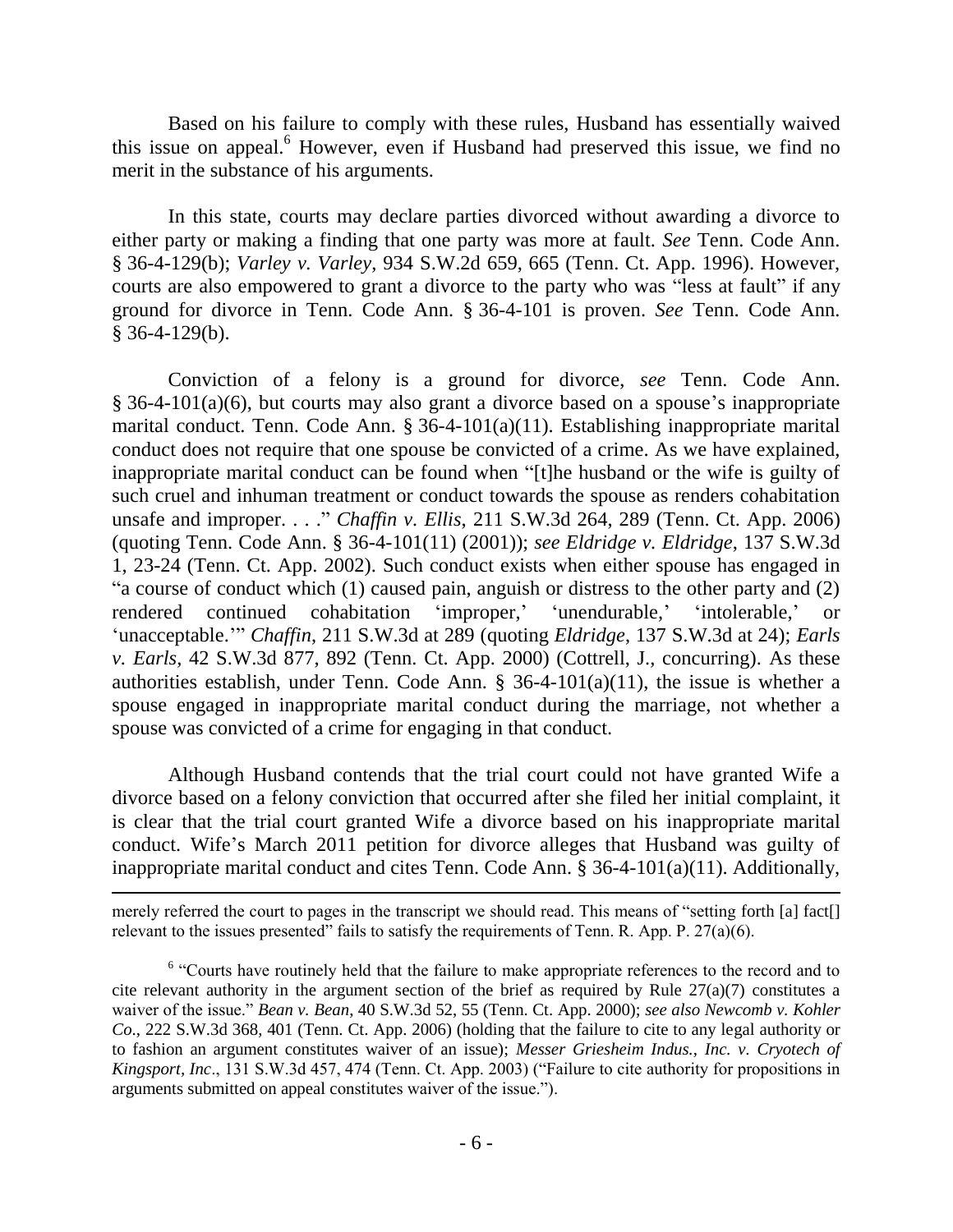both the transcript of the trial court's ruling and the final order of divorce state that Wife was awarded a divorce on the grounds of Husband's inappropriate marital conduct. As previously discussed, establishing the ground of inappropriate marital conduct does not require proof that a spouse was convicted of a crime. *See* Tenn. Code Ann. § 36-4-101(a)(11); *Chaffin*, 211 S.W.3d at 289; *Eldridge*, 137 S.W.3d at 23-24*.*  Therefore, we find no merit to Husband"s argument that the trial court erred in granting the divorce to Wife.

We now turn our attention to Husband's argument that he provided sufficient evidence concerning Wife's inappropriate marital conduct for the court to award the divorce to him. Husband dedicated a mere two sentences in his brief to support his argument that the evidence preponderates in favor of granting the divorce to Husband instead of Wife, and not one "fact" is set forth in his argument. These two sentences read as follows: "The Husband testified to his grounds for divorce, telling the Court about inappropriate marital conduct. (TP pg. 149 lls 7-24; pg. 163 lls 1-25, page 164, lls 1-24). The only grounds of the wife [sic] was a post-filing conviction of felony."

Husband has failed to provide "[a] statement of each determinative fact relied upon" in support of this argument as Tenn. Ct. App. R.  $6(a)(4)$  requires, but we have read the portion of the transcript Husband asked us to read and find Husband"s contention so disingenuous that it belongs in a spectrum beyond absurd and frivolous. At trial, Husband testified that he was entitled to a divorce because of Wife"s "incompatibility, dishonesty, financial irresponsibility, non-affection towards [Husband]," and "inappropriate martial behavior." Husband also testified that he wanted a divorce prior to 2010 because Wife refused to come to bed while he was awake, would not talk to him, did not help him in preparing the parties" tax returns, and flew to Colorado to attend her nephew"s wedding while Husband was in the hospital recovering from an operation that treated an infection in his knee.

On cross-examination, Husband explained why he had not previously filed for divorce based on Wife's conduct.

Q. Okay. . . . Did you file for divorce at all until you filed your countercomplaint in 2011?

A. No, ma"am, I didn"t. Do I have the right to say why?

THE COURT: Sure.

BY [Wife's attorney]: Q. Sure.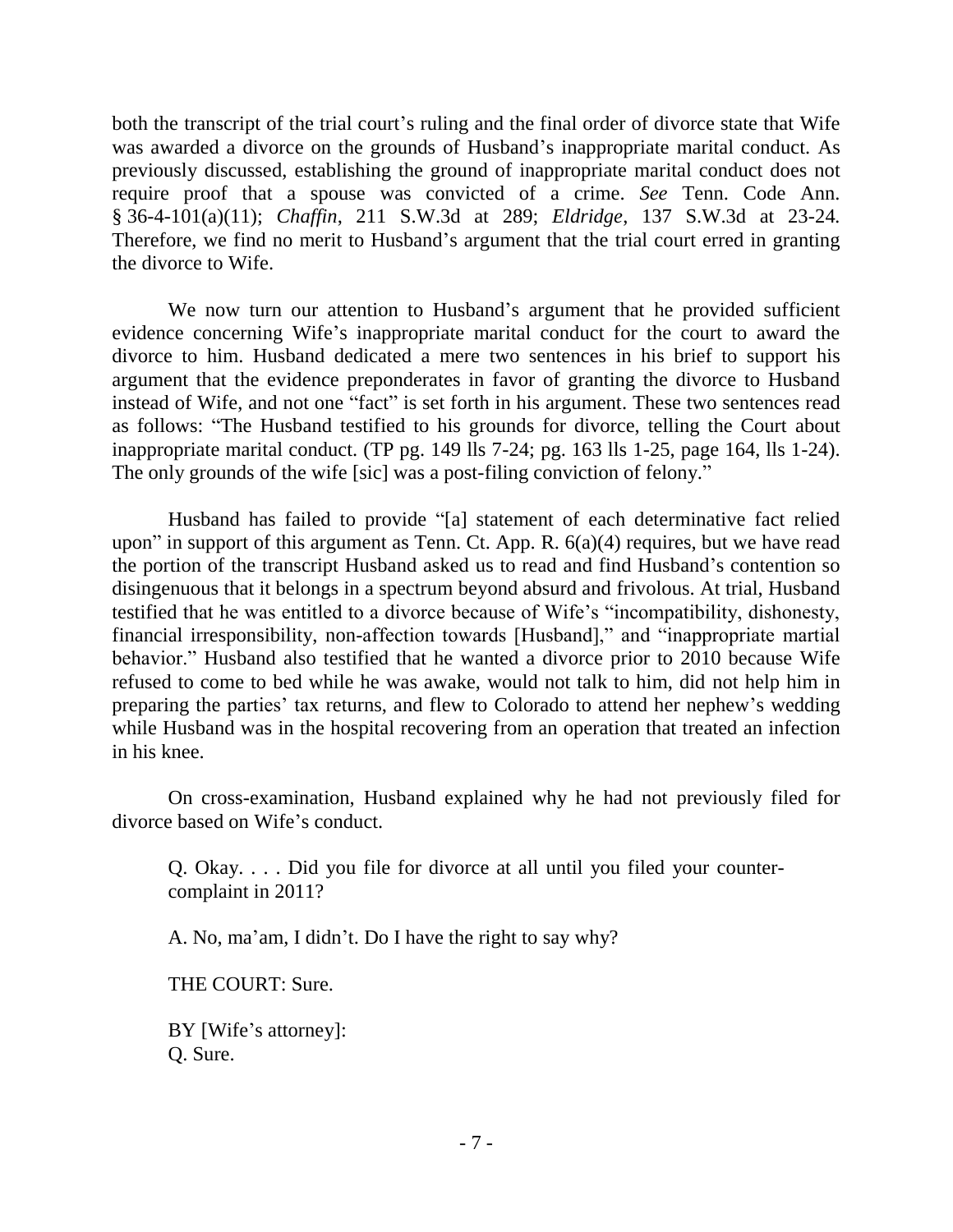A. Okay. When I entered into a marriage contract and took an oath on the Bible in the church, I intended on keeping it. And it says for good or worse. And that's the reason I didn't.

Q. Okay. But now you have, you have filed for divorce, correct?

A. I have no choice now.

Here, the trial court did not find Husband"s unsupported testimony sufficient to establish that he was "less at fault" than Wife, and the evidence relevant to the issue of fault most certainly preponderates in favor of the trial court"s finding. *See* Tenn. Code Ann. § 36-4-129(b). Indeed, Husband"s testimony that he did not file for divorce because he "took an oath on the Bible in the church" stands in stark contrast to his convictions for rape and sexual assault and is so outrageous and incredible as to render all of his testimony untrustworthy.

The trial court is vested with the discretion to grant a divorce to the party who was less at fault, *see id.*, and the evidence in this record fully supports the trial court decision to grant the divorce to Wife. Accordingly, we affirm the trial court's decision to award the divorce to Wife based on Husband"s inappropriate marital conduct.

## II. DIVISION OF PROPERTY

Husband contends that the trial court failed to classify the parties' property as either marital or separate. In addition, he argues that he should have been awarded a pump organ, a cherry cabinet, various work tools, and a "Shop Smith wood working system" because they are his separate property. He also contends that that he should have received half of the proceeds from the sale of the marital residence.

The division of the parties' marital estate begins with the classification of the property as separate or marital property. *Miller v. Miller*, 81 S.W.3d 771, 775 (Tenn. Ct. App. 2001). Tennessee is a "dual property" state; thus, property cannot be included in the marital estate unless it is deemed "marital property." *See Larsen-Ball v. Ball*, 301 S.W.3d 228, 231 (Tenn. 2010); *Smith v. Smith*, 93 S.W.3d 871, 875-76 (Tenn. Ct. App. 2002). The definition of "marital property" is found in Tennessee Code Annotated § 36-4-121(b)(1). "Separate property," as that term is defined in Tennessee Code Annotated § 36-4-121(b)(2)(A)-(F), is property that is not "marital property." Therefore, separate property should not be included in the marital estate. *Snodgrass v. Snodgrass*, 295 S.W.3d 240, 246 (Tenn. 2009). Property classification is a question of fact. *Bilyeau v. Bilyeau*, 196 S.W.3d 131, 135 (Tenn. Ct. App. 2005). Thus, we review the trial court"s classification using the familiar standard of review in Tennessee Rule of Appellate Procedure 13(d).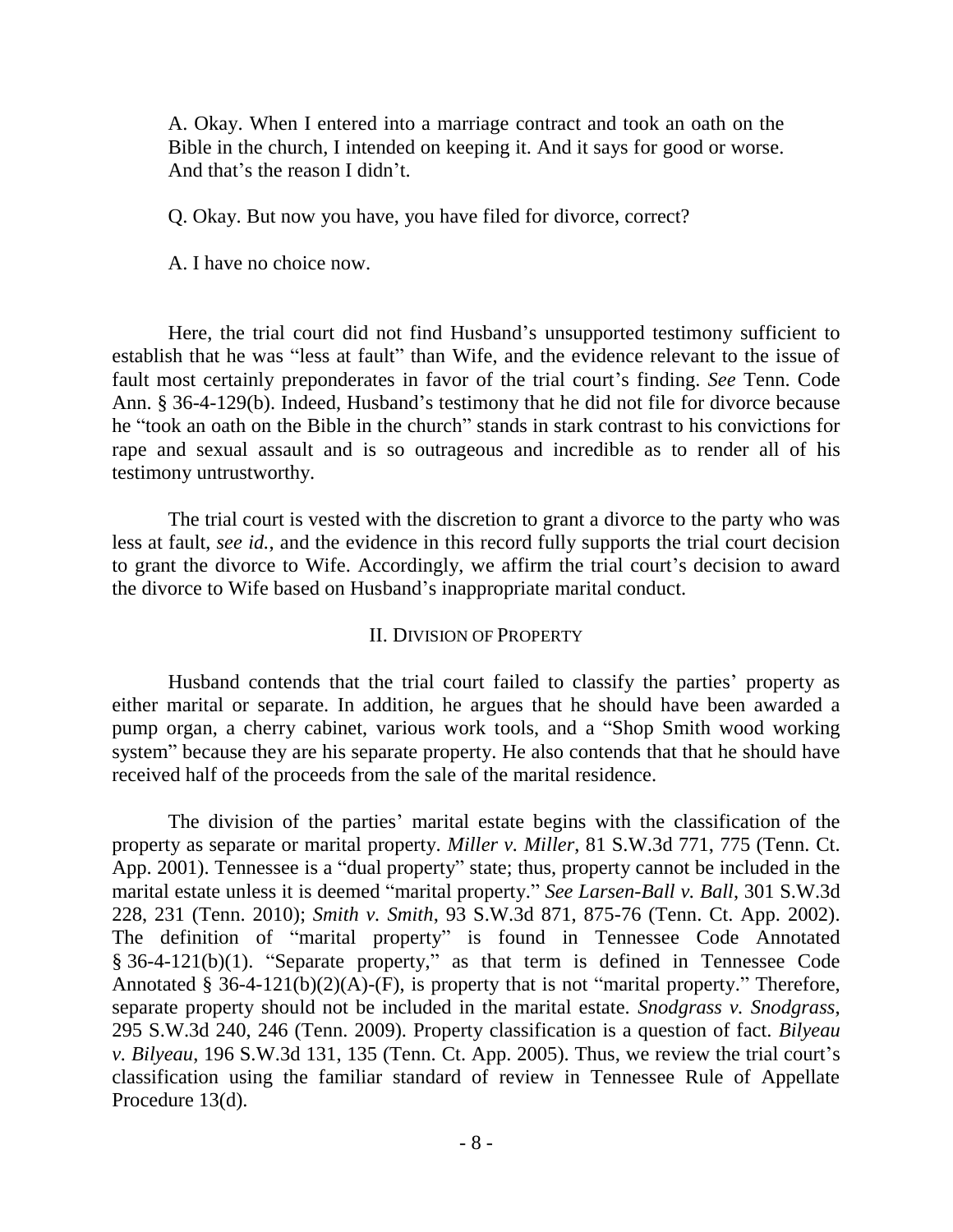Two rebuttable presumptions provide a helpful starting point for classification of property as separate or marital. The first presumption, which derives from Tenn. Code Ann. § 36-4-121(b)(1)(A), is that assets acquired by either spouse during the marriage are presumed to be marital property. *Church v. Church*, No. M2004-02702-COA-R3-CV, 2006 WL 2168271, at \*7 (Tenn. Ct. App. Aug.1, 2006); *see Fox v. Fox*, No. M2004- 02616-COA-R3-CV, 2006 WL 2535407, at \*4 (Tenn. Ct. App. Sept. 1, 2006). This presumption may be rebutted by presenting evidence the property falls into one of the categories listed in Tenn. Code Ann. § 36-4-121(b)(2)(B)-(F). *See Fox*, 2006 WL 2535407, at \*4. The second presumption, which is derived from Tenn. Code Ann.  $§$  36-4-121(b)(2)(A), is that assets acquired by either spouse prior to the marriage are presumed to be separate property. *Id.*

Husband contends that the trial court erred by failing to classify the parties' property as marital or separate. We disagree with this contention, at least in part. The record reveals that the trial court allowed Husband to retain 87.3% of his annuity as separate property based on the proportionate period of time Husband owned and made contributions to the annuity during the parties' second marriage. Furthermore, the parties themselves divided much of the household furnishings and tools, and it is undisputed that Mr. Flum received a significant amount of personal property on Husband"s behalf. Thus, the parties effectively stipulated to the division of this property, and the trial court did not err by accepting the division of personal property that the parties themselves agreed to make.

The trial court also made a finding that, with respect to furniture and tools, Wife had not "taken any of [Husband's] tools or anything other than what she is entitled to." The remainder of the trial court's findings do not provide us with a clear understanding of the basis for this decision, and we agree with Husband that the failure to include such findings does not satisfy the Tenn. R. Civ. P. 52.01 mandate. *See Lovlace v. Copley*, 418 S.W.3d 1, 34-35 (Tenn. 2013). However, after reviewing the record, we have determined that the evidence supports the trial court's division of property in this case, at least with respect to the items of property that Husband has properly raised on appeal.

As with other issues in this case, our review of the trial court's division of property is hindered by deficiencies in Husband"s brief. When a party to a domestic relations case takes issue with the trial court's classification or division of marital property, that party's brief must contain a table listing "all property and debts considered by the trial court, including: (1) all separate property, (2) all marital property, and (3) all separate and marital debts." Tenn. Ct. App. R. 7. Each entry in the table must include a citation to the record. *Id.* Although Husband's brief includes a Rule 7 statement, it is woefully inadequate. The statement contains only one line of information, which pertains only to the marital residence and does not include a citation to the record. Some of the information about other personal property is contained in the argument section of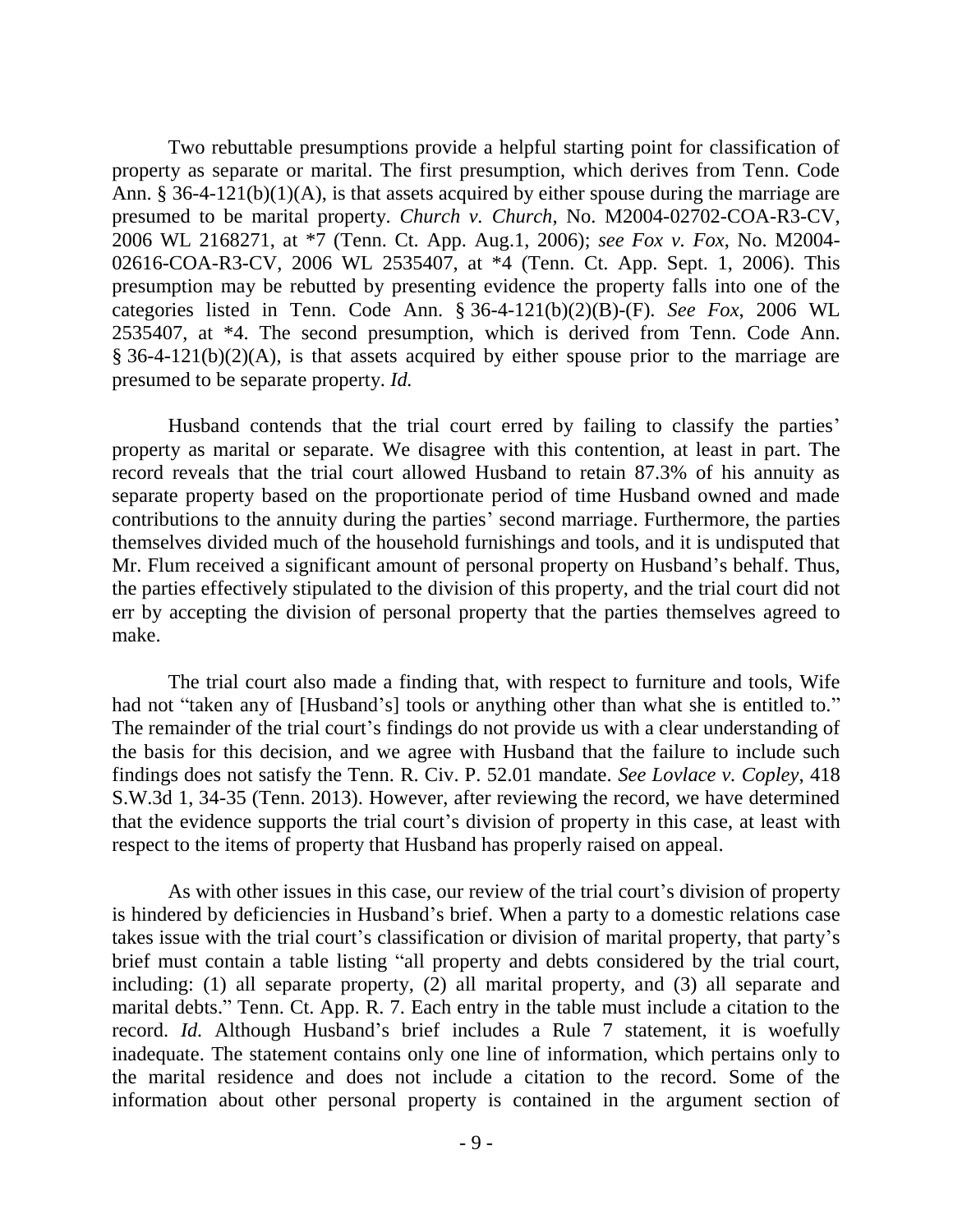Husband"s brief, but this information is not complete or contained in a table substantially similar to the one provided in Rule 7. Consequently, we will confine our analysis to the property about which Husband has provided some information.

Husband contends that the pump organ, the cherry cabinet, various work tools, and the Shopsmith woodworking system were his separate property. After reviewing the record, we have determined that the evidence does not support this assertion. Concerning the pump organ, both parties testified that it was their separate property prior to the marriage. The trial court credited Wife's testimony over Husbands in this regard, and we find no error in that determination.

Additionally, the cherry cabinet was marital property. Husband testified that the cabinet was purchased during the marriage and that it was given to him "as payment for lawn service [Husband] had done for [a] man." Wife testified that she had possession of the cherry cabinet and that she "paid \$150 cash and then [Husband] worked for the rest of it." The undisputed testimony is that the cabinet was acquired during the marriage, and accordingly it is presumed to be marital property subject to division.

Although Husband contends that Wife improperly disposed of work tools or failed to return them to him, Wife testified at trial that many of these tools were purchased during the marriage. Thus, they are presumed to be marital property. *See Fox*, 2006 WL 2535407, at \*4; *Church*, 2006 WL 2168271, at \*7. Wife testified that she sold some of these tools with Husband"s consent to help pay household expenses, and Mr. Flum testified that he had taken possession of a number of Husband"s tools at Husband"s request. Although Husband testified that some of these tools were acquired before the marriage, he failed to adequately identify which tools he was referring to, and his brief does not provide a citation to the record or a proposed value for the tools he claims were not provided to him or Mr. Flum. Consequently, the record indicates that the tools at issue were marital property and that they were largely awarded to Husband.

Wife testified that she sold the Shopsmith woodworking system. Although the record contains evidence about the Shopsmith's value, Husband has not directed our attention to any evidence in the record to support his contention that he owned it, and our review of the record has revealed none. Consequently, the evidence does not preponderate against the trial court's finding that Wife did not take "any of [Husband's] tools or anything other than what she is entitled to."

Husband also contends that he should have received half of the proceeds from the sale of the marital residence. The trial court awarded all of the proceeds of the sale to Wife because "Wife paid all of the mortgage payments and all the repairs from the date of separation forward with the exception of about \$3,000 that [Husband] paid." The record supports the trial court's finding that this asset would have been lost but for Wife's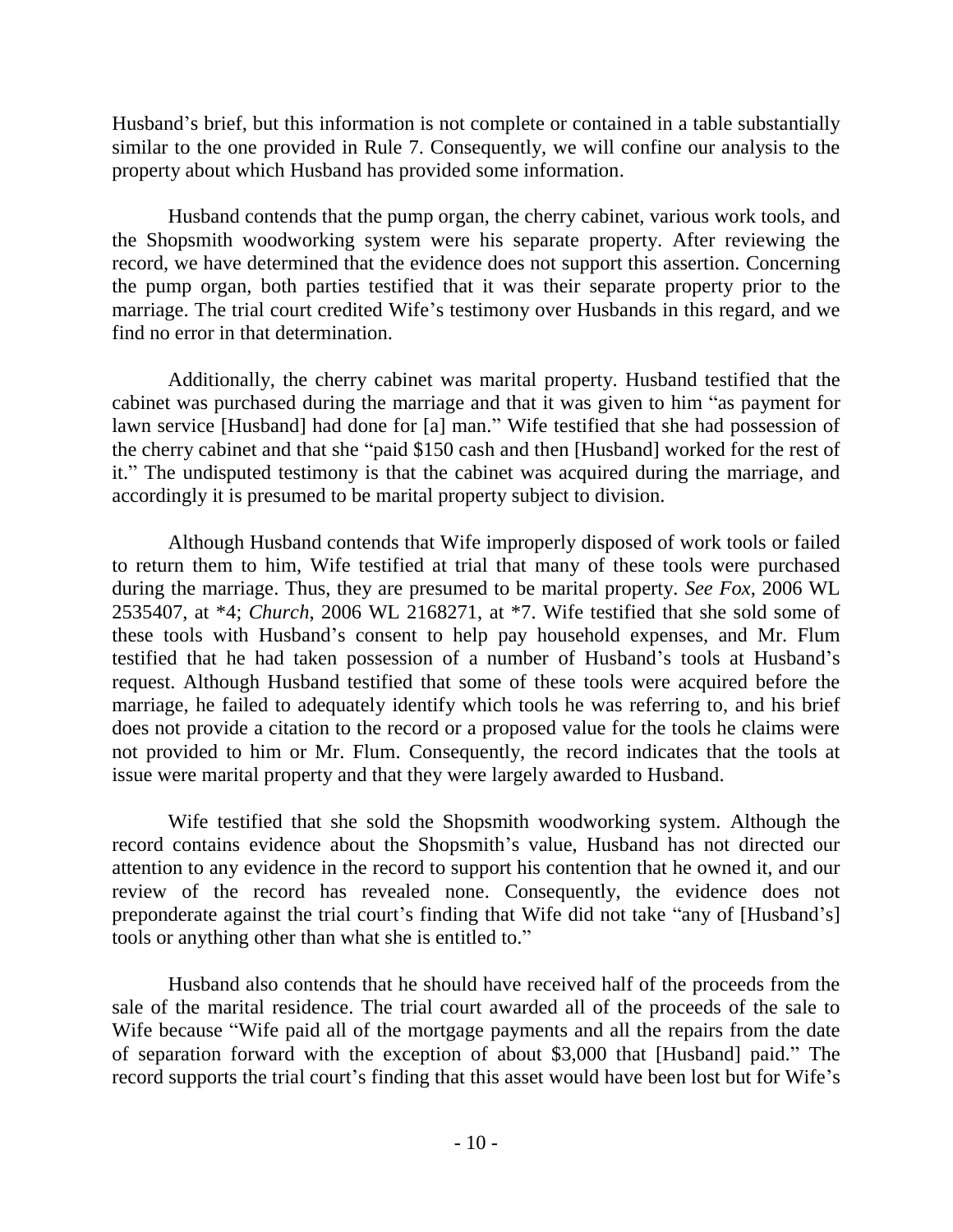exceptional efforts to keep it out of foreclosure while Husband remained in jail. Based on this fact, the trial court awarded the proceeds to Wife. This decision was not error.

#### III. ALIMONY

Husband contends that the trial court erred by awarding Wife \$1,000 per month in alimony *in futuro*.

Alimony *in futuro*, which is a form of long-term support, is appropriate when the court finds that there is relative economic disadvantage and that rehabilitation is not feasible. *See Gonsewski v. Gonsewski*, 350 S.W.3d 99, 107 (Tenn. 2011); Tenn. Code Ann. § 36-5-121(f)(1). An award of alimony *in futuro* is subject to modification and remains in the court"s control for its entire duration. *See* Tenn. Code Ann. § 36-5-121(f)(2)(A). Alimony *in futuro* ceases automatically upon the recipient"s death or remarriage. Tenn. Code Ann. § 36-5-121(f)(3).

The parties' standard of living during the marriage is a factor that courts consider when making alimony determinations. *See* Tenn. Code Ann. § 35-6-121(i)(9). However, "the economic reality is that the parties" post-divorce assets and incomes often will not permit each spouse to maintain the same standard of living after the divorce that the couple enjoyed during the marriage." *Mayfield v. Mayfield*, 395 S.W.3d 108, 115-16 (Tenn. 2012) (citing *Gonsewski*, 350 S.W.3d at 113). Accordingly, "[d]ecisions regarding the type, length, and amount of alimony turn upon the unique facts of each case and careful consideration of many factors, with two of the most important factors being the disadvantaged spouse's need and the obligor spouse's ability to pay." *Id.* at 116.

As noted earlier, both spouses have very modest incomes. Husband"s gross monthly income is \$2,132.00 per month while Wife's income is \$1,470.00 per month. Thus, Husband has a very slight economic advantage in the context of income. However, Wife, who was 69 years of age and in poor health at the time of trial, has a much greater need for support than Husband. Although Husband"s incarceration could involve certain expenses, it also limits his need for money to pay for transportation and other miscellaneous expenses.<sup>7</sup> In contrast, Wife must still pay for such expenses. Further,

 $<sup>7</sup>$  At trial, Husband introduced a bill from the Davidson County Criminal Court Clerk, apparently</sup> for court costs, totaling over \$12,000. Additionally, Husband may be required to reimburse the prison that houses him for some of the expenses associated with his incarceration. Because he was convicted of several felonies and received a 35-year sentence, Husband is now in the custody of the Tennessee Department of Correction rather than a county jail or workhouse. *See* Tenn. Code Ann. § 40-35-314. State prisons are authorized to recover the expenses incurred from housing prisoners from the prisoners themselves. *See* Tenn. Code Ann. §§ 41-21-901 to 911 (codifying the "Inmate Financial Responsibility Act of 1998"). Under these statutes, the state of Tennessee could seek reimbursement from Husband in an amount "not in excess of the per diem cost of care for maintaining inmates in the state correctional facility in which the inmate is housed." *See* Tenn. Code Ann. § 41-21-907(d). The possibility that Husband might (continued…)